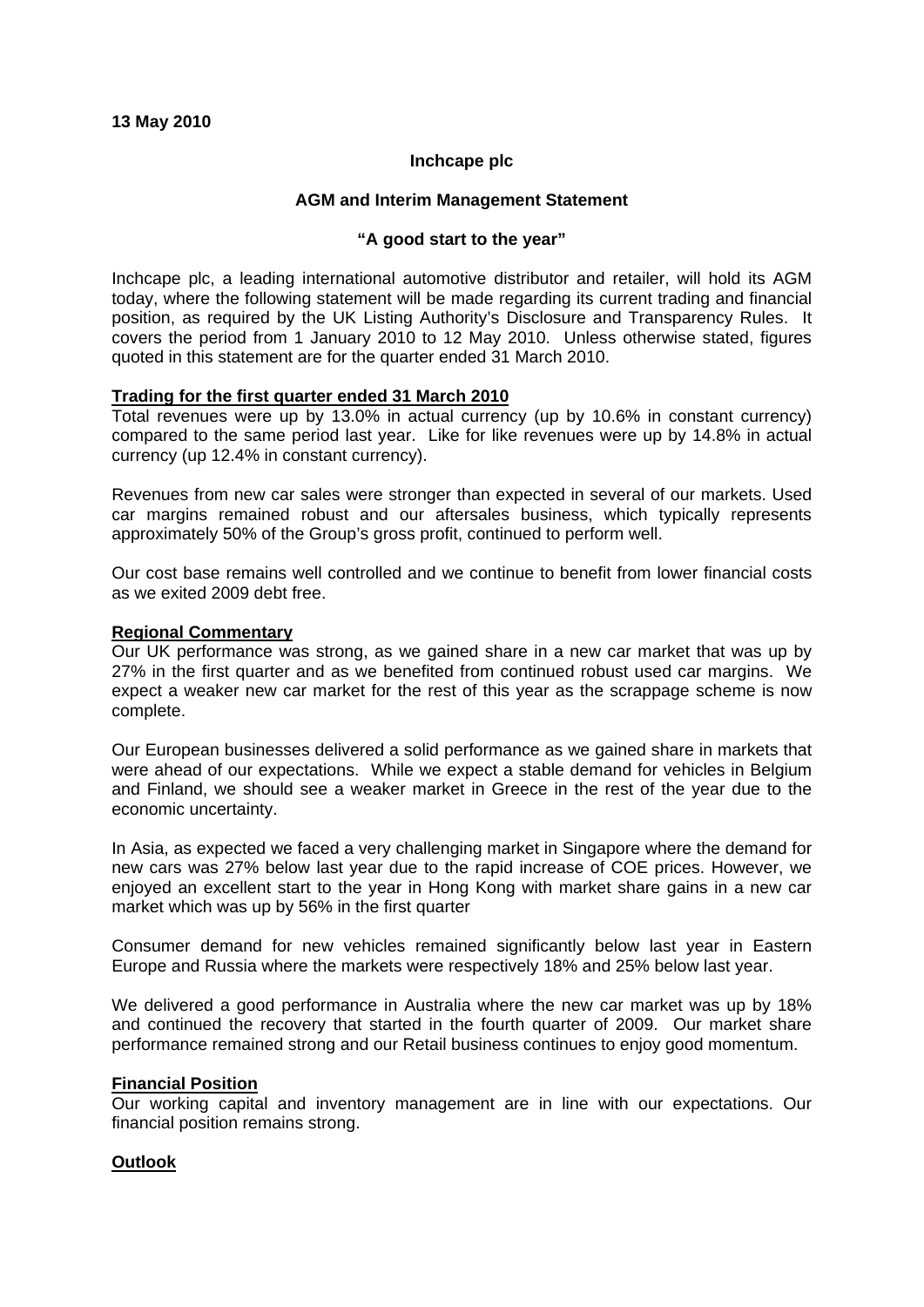Our first quarter performance was stronger than expected although our revenue growth was delivered against weak comparatives in 2009. We remain cautious for the remainder of the year as demand for new cars will remain below last year in several core markets and we still do not expect any sustained global car market recovery to start until well into the second half of 2010. We are confident however that the Group will continue to improve its competitive position and further strengthen its balance sheet despite these challenging market conditions.

André Lacroix, Group CEO of Inchcape plc, said:

"We are pleased with our first quarter performance, as we enjoyed our second consecutive quarter of like for like revenue growth at constant currency since the start of the global downturn in the fourth quarter of 2008. This strong performance demonstrates the strength of Inchcape's global portfolio, as the Group has seen stronger demand for new vehicles in several markets around the world.

Inchcape continues to benefit from its diversified revenue streams and is uniquely positioned moving forward to take advantage of the global industry recovery as we focus on our five Group wide priorities of growing market share and aftersales while improving margins, controlling working capital and being selective about capital investments."

# **Ends**

Group Communications, Inchcape plc +44 (0) 20 7546 0022

Investor Relations, Inchcape plc +44 (0) 20 7546 8209

Financial Dynamics (Jonathon Brill/Billy Clegg) +44 (0) 20 7831 3113

# **Notes to editors**

#### **About Inchcape:**

1. Inchcape is a leading, independent international automotive distributor and retailer operating in 26 markets. Inchcape has diversified multi-channel revenue streams including sale of new and used vehicles, parts, service, finance and insurance.

Inchcape's vision is to be the world's most customer-centric automotive retail group and represents some of the world's leading automotive brands, including Toyota, Lexus, Subaru, BMW, Mazda, Mercedes-Benz, Volkswagen, Audi, Honda, Land Rover and Jaguar.

Inchcape, which has been listed on the London Stock Exchange since 1958, is headquartered in London and employs around 15,000 people.

#### www.inchcape.com

2. Statements made in this announcement that look forward in time or that express management's beliefs, expectations or estimates regarding future occurrences are "forwardlooking statements" within the meaning of the United States federal securities laws. These forward-looking statements reflect the Group's current expectations concerning future events and actual results may differ materially from current expectations or historical results.